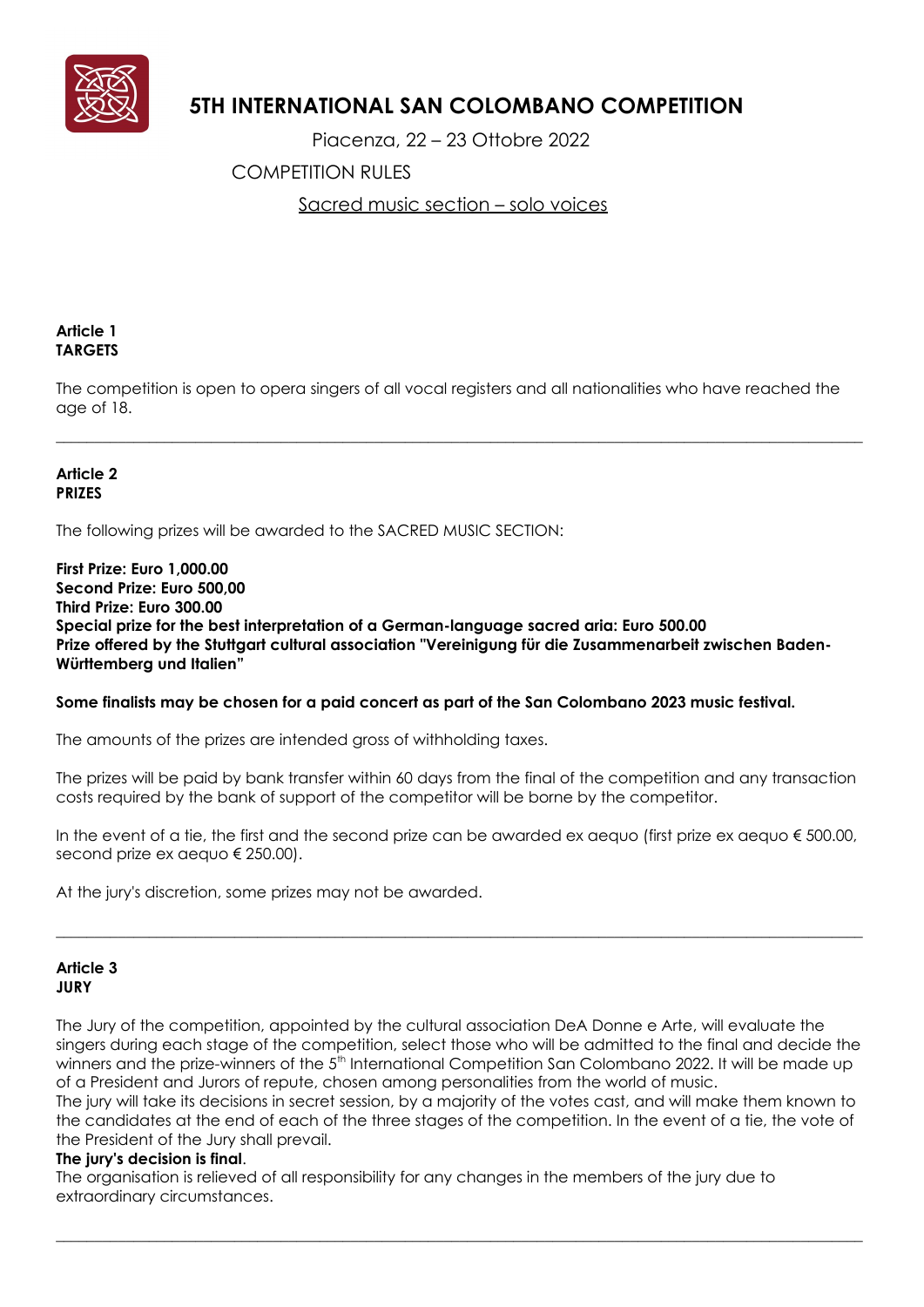# **Article 4 REGISTRATION**

The application form, drawn up in the appropriate form and duly signed, must be sent by email no later than **10 October 2022** to the following address: info@concorsosancolombano.it The application form must contain the following documents:

- Application form completed in all its parts and signed
- artistic curriculum (preferably in Italian language)
- photocopy of identity document or passport
- a recent photograph
- a list of **four arias from the sacred repertoire**
- copy of the piano/song scores in pdf
- A copy of the payment of the registration fee of Euro 70.00 to be paid by bank transfer to the account of:

#### **DeA DONNE E ARTE PIACENZA - APS BANK OF PIACENZA, via Mazzini 20, Piacenza IBAN: IT43H0515612600CC0000039522 - SWIFT/BIC: BCPCIT2P**

Indicate in the reason for payment **"Iscrizione Sacra 2022" followed by the first and last name of the candidate**. If you wish to pay by Paypal, the payment must be of euro 73,00 and can be made at the section SUBSCRIBE of the website www.concorsosancolombano.it.

For the candidate who intends to participate in both sections, opera and sacred, the registration fee will be Euro 120,00 in total by bank transfer or Euro 125,00 by Paypal indicating the reason for payment **"Iscrizione lirica e sacra 2021" followed by the first and last name of the candidate.**

Failure to pay within the above terms will result in the exclusion of the candidate from the Competition.

The registration fee is not refundable under any circumstances, except as provided for in point 7.

## **COVID-19 EMERGENCY**

IF ON 11 OCTOBER IT IS FOUND THAT THERE ARE INSUFFICIENT SAFETY CONDITIONS, THE COMPETITION VENUE MAY BE CHANGED. CANDIDATES WILL BE INFORMED OF ANY REGULATIONS TO BE OBSERVED IN ACCORDANCE WITH ITALIAN MINISTERIAL GUIDELINES. IN CASE OF CANCELLATION OF THE EVENT WE WILL REFUND THE REGISTRATION FEES.

## **Article 5 REHEARSALS**

At each stage of the competition it is possible to sing by reading the score. Please note that it will not be possible to change the programme once it has been sent.

**Eliminatory Round: 22-23 October 2022** at the Cappella Ducale of Palazzo Farnese, Piazza Cittadella 29, Piacenza.

The convocation time for the Eliminatory Round will be communicated to candidates by e-mail one week before.

The candidate shall perform an aria of his/her choice from the programme submitted. The Jury may also ask the candidate to perform a second aria from the programme he has submitted.

The candidate must bring with him/her all the piano/singing reductions of the pieces indicated in the presented programme.

At the end of the auditions on 22 October, the secretariat will notify by e-mail the names of the candidates who have passed the preliminary round and the time of the convocation for the next day.

At the end of the auditions on 23 October, the names of the singers admitted directly to the semi-final round will be announced.